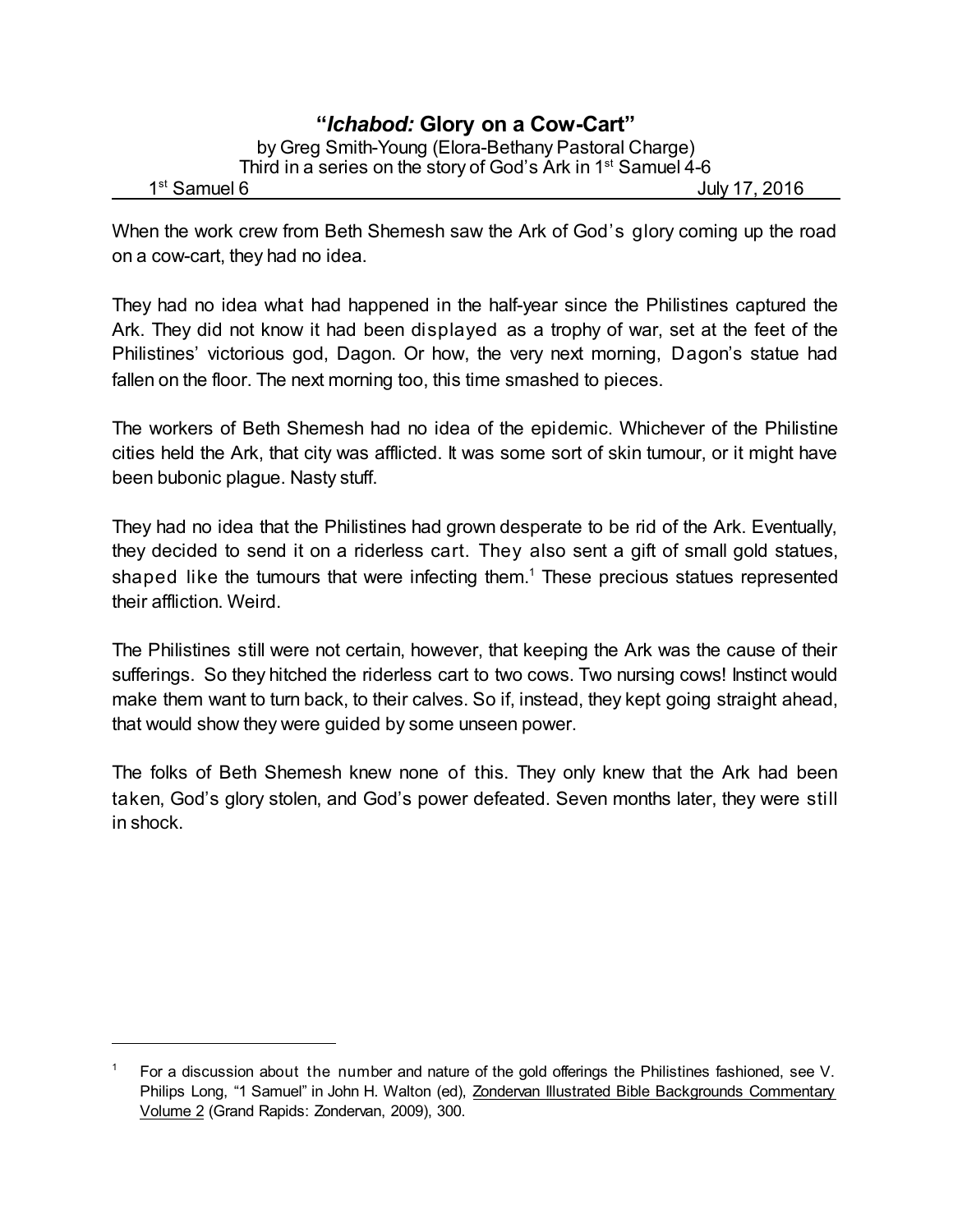Now the people of Beth Shemesh were harvesting their wheat in the valley, and when they looked up and saw the ark, they rejoiced at the sight. The cart came to the field of Joshua of Beth Shemesh, and there it stopped beside a large rock. The people chopped up the wood of the cart and sacrificed the cows as a burnt offering to the Lord. The Levites took down the ark of the Lord, together with the chest containing the gold objects, and placed them on the large rock. On that day the people of Beth Shemesh offered burnt offerings and made sacrifices to the Lord.

> 1st Samuel 6.13-15 New International Version

II

These people of Beth Shemesh still don't know much. Just that the Ark of God's Glory is now parked in Joshua's field. (Looks like it will be staying there a while, too. They've just burned the cart that bore it, and sacrificed the cows that pulled it.)

They do not know much. Just that the glory of the Lord — God's majesty, God's fullness — is now restored. What happened? No idea. But there it is, in Joshua's field.

They do not know much. Just that Philistines' power has been broken. How? No idea. But there is the Ark of God's Glory, delivered from Philistine hands.

They do not know much. Just that Dagon's majesty has been overcome. They have no idea about the Philistines' idol crashing in the night (twice). But there is the Ark of God, silently triumphant.

We can try fitting this into something we can understand. Maybe the statue fell (twice) because of seismic activity.<sup>2</sup> Maybe the outbreak of disease was just one of those things (that happened to follow the Ark around). And maybe, by strange misfortune the cows they picked happened not to have instincts for motherhood (both of them). Or, maybe we do not know much either. Just that the Ark of God's glory now sat in Joshua's field.

III

For some reason, God really wanted to get that Ark home, to its place among God's People. Is it too fanciful to imagine the Lord Almighty, Creator of the cosmos, had a moment of wondering why He had not made cattle with a little more giddy-up, as they lumbered along, pulling the Ark along on a journey that must have taken hours? Is it too

<sup>2</sup> http://www.timesofisrael.com/eyeing-nepal-experts-warn-israel-is-unprepared-for-its-own-big-one/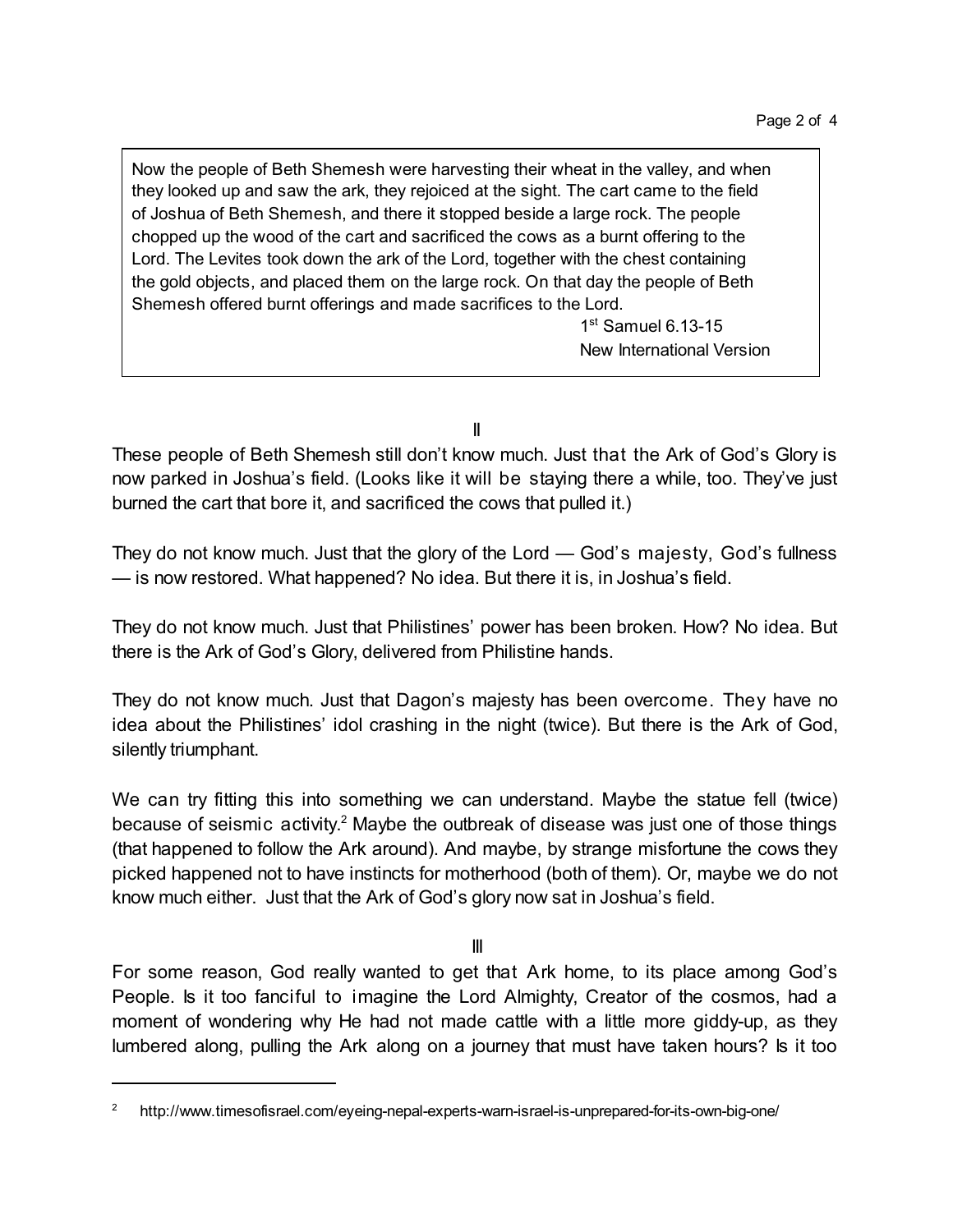silly to picture the great "I Am" who led Israel through the wilderness by a pillar of cloud and fire, now asking from the back, "Are we there yet?"

What about this idea that God, who is beyond physical form and spatial limitation, was concerned with this one box that I'd have to squish myself to fit into? Or, that God who forges countless tons of gold a second by smashing stars, treasured this bit of goldcovered wood.

Apparently, God did.

Make no mistake. The Ark was not God. The Ark was not an idol, a thing to be worshipped. God is always infinite, always beyond, always un-contained, always free. Take away the Ark, and God is still God.

Yet, within the great scope of God's dealings with humanity, for a time God chose to make this Ark the anchor of God's glory, the dwelling of God's presence, the radiance of God's power, the seal of God's saving covenant-promises to God's People. Maybe, at least for a time, we needed God that way. We needed a physical representation of the mystery, a tangible touch of the transcendent.

Did we also need the Ark to be taken prisoner for a while?

Think back. The Philistines seized the Ark. Why did God allow that? Why did we need God's glory to be vanquished? God's power to be defeated? God's promises to be doubted? Why did we need to experience God's absence?

Is it because this journey taken by the Ark of God's Covenant . . . This journey from glory to captivity (chapter 4, two weeks ago), through unseen reversals in the dark of night (chapter 5, last week), to vindication and homecoming from exile (chapter 6, today) . . . Is it because this journey taken by God's Ark shows us something vital about God?<sup>3</sup>

IV

Remember, the Ark is not God! But the time came, when . . .

<sup>3</sup> "Proclamation of this text concerns the character of God and the life of the community with this God. This two-stage reality of humiliation and exaltation, of bondage and freedom, of death and new life, and of obvious weakness and amazing power belongs to the nature of this God and of life with this God." Walter Brueggemann, First and Samuel Samuel (Louisville: John Knox Press, 1990), 46.